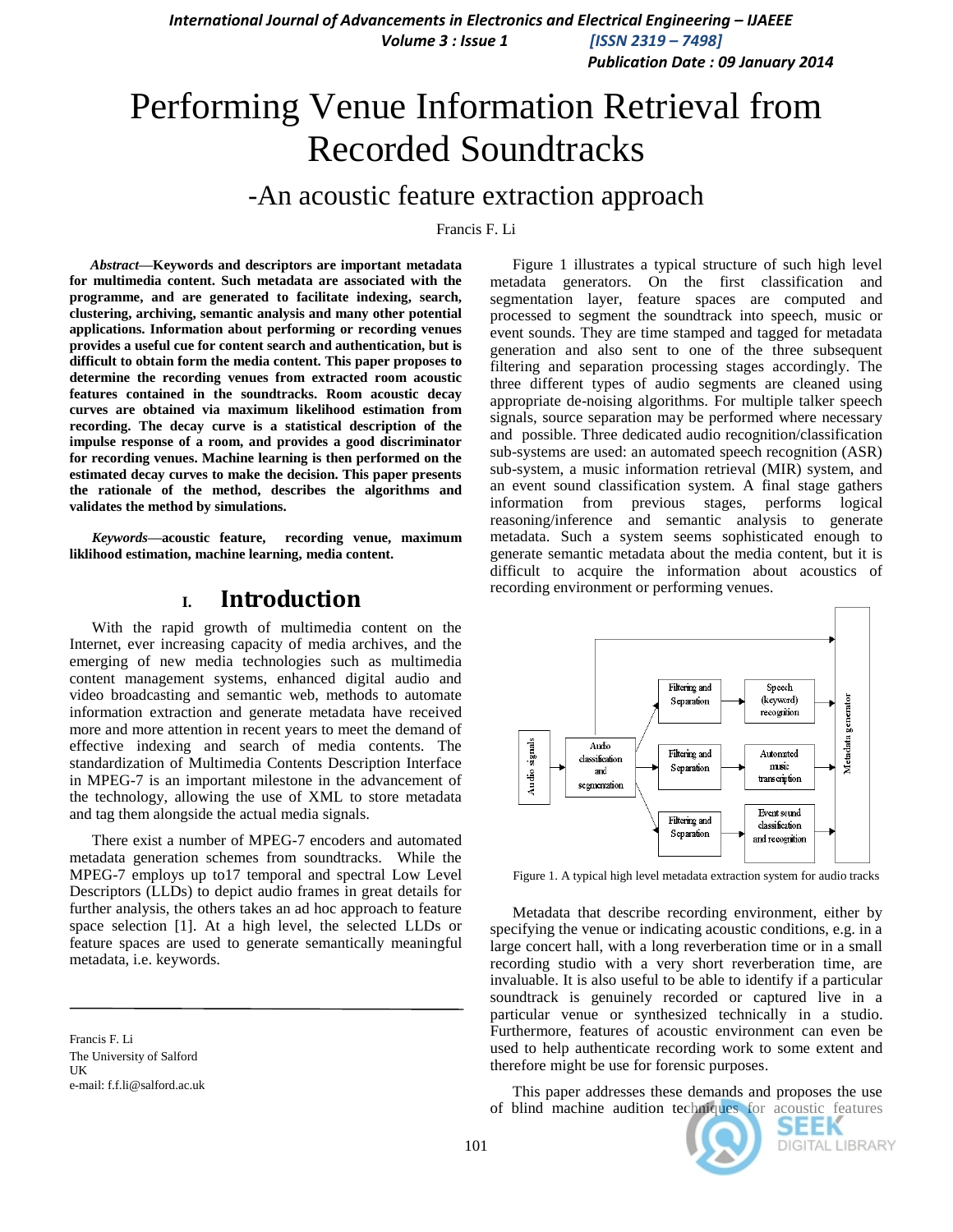developed in the past few years [2-6] to determine acoustic feature from recorded soundtracks and provide extra information for additional metadata.

## **II. Rationale**

Properties of sound propagation form sources to receiving positions in a recording space are described by acoustic transfer functions in the frequency domain or impulse responses in the time domain. The room impulse responses are determined by the geometrical shape and structure of the space, acoustic properties of interior surfaces, occupants (including furniture and audience) and source-receiver positions. Therefore the impulse responses are unique acoustic features of that space. Figure 2 sketches a typical impulse response in a concert hall.

Imagine that an impulsive sound excitation is applied in the room, shortly after the arrival of direct sound, discrete early reflections follow, and then an exponential decay process represents the reverberation [7].





Figure 2. A typical impulse response of a concert hall

The room impulse response colours the sound sources, hence listeners perceive different acoustic effects in different venues. Such coloration is encoded in the recorded soundtracks by the convolution of the source and impulse response, since room is essentially a linear transmission system of sound.

$$
r(t) = s(t) \otimes h(t) \tag{1}
$$

where  $r(s)$ ,  $s(t)$  and  $h(t)$  are received sound, source and room impulse response respectively. If impulse responses can be extracted from the recorded soundtracks and a large database of impulse responses from existing venues is made available, the recording venue can be determined from matching the impulse responses. Room impulse responses are nonminimum phase in nature. De-convolution to obtain the room impulse response is known to be an ill-posed inverse problem mathematically. Extracting the impulse responses from recorded soundtracks means that the source *s(t)* is not available. Blind de-convolution increases the level difficulty. No blind de-convolution or approximation methods developed so far can resolve the subtle details of room impulse responses necessary to effectively differentiate two different rooms, to the best of the author's knowledge. Room acoustic parameters such as reverberation parameters decay curves are statistical features of impulse responses [7]. Especially the decay curve  $\tilde{h}^2(t)$ , which describes how the energy level in the space reduces over time when a stationary excitation is stopped. It can be analytically calculated from the impulse response using the Schroeder backwards integration following

$$
\tilde{h}^{2}(t) = \int_{t}^{\infty} h^{2}(t)dx = \int_{0}^{\infty} h^{2}(x)dx - \int_{0}^{t} h^{2}(x)dx
$$
 (2)

In fact common monaural room acoustics parameters are evaluated from the decay curves. It is therefore postulated that room acoustic parameters and decay curves can be used as feature spaces to identify different recording spaces.

For the purpose of in-situ room acoustics measurements, a number of semi-blind and blind estimation methods for room acoustic parameters and decay curves were developed [2-6]. In particular maximum likelihood estimation method with a multi-section decay model has been proven adequate to obtain decay curves from received or recorded arbitrary sounds such as speech, music or event sound. With the estimated decay curves and the known decay curve of performance venues stored in a database, the recording venue can be determined by a machine learning scheme or simply using the Euclidean distance of the two with a suitably determined threshold.

# **III. Extracting Decay Curves from Soundtracks**

Blind estimation of decay curve can be achieved using Maximum Likelihood Estimation (MLE) of decay phases found in speech, music or other sound signals based on a suitably chosen decay model [6]. In this study, decays found in signal envelopes are to be estimated by the MLE.

The MLE is a parametric estimation method. If there exists a parametric model for a statistical process, in the form of a probability density function *f*, then the probability that a particular set of parameters  $\theta$  are the parameters that generated a set of observed data  $x_1, x_2, \ldots, x_n$  is known as the likelihood *L* denoted by

$$
L(\theta) = f(x_1, x_2...x_n \mid \theta) \tag{3}
$$

In the MLE, an analytic model of an underlying process needs to be assumed first determined and then a likelihood function formulated. The parameters that result in a maximum

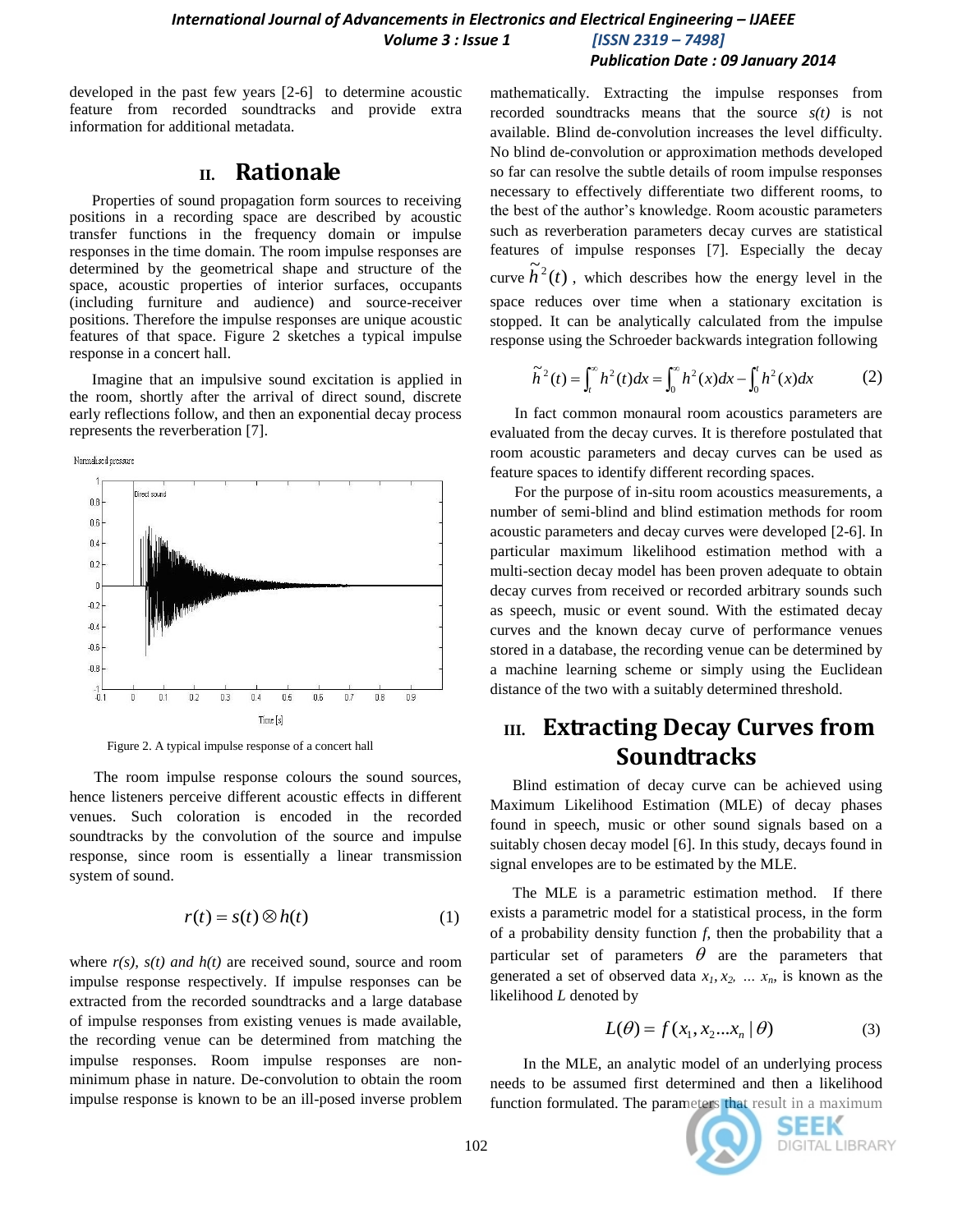*Publication Date : 09 January 2014*

in the likelihood function are the most likely parameters that generated the observed set of data. Once the model is chosen and maximum likelihood function formulated, many existing optimization routines can be used to determine the parameter(s) by maximizing the  $L(\theta)$ . Let a room impulse response *h[n]* be modelled as a random Gaussian sequence *r[n]* modulated by a decaying envelope, *e[n].*

$$
h[n] = e[n]r[n] \tag{4}
$$

where *n* is the sample number. The envelope is represented by a sum of exponentials:

$$
e[n] = \sum_{k=1}^{M} \alpha_k a_k^{n}
$$
 (5)

where  $a_k$  represent decay rates,  $a_k$  are weighting factors and M is the number of decays. If two decay rates are chosen, it can be weighted by a single factor.

$$
e[n] = \alpha a_1^{n} + (1 - \alpha) a_2^{n}
$$
 (6)

where  $a_1$  and  $a_2$  represent the two decay rates and  $\alpha$  is a weighting factor that changes the level of contribution from each individual decay. This enables the representation of an energy response with a non-uniform decay rate and by changing  $\alpha$  the model can adapt to best fit the decay phases. More exponentials, as formulated in Equation 5, can be used to model the decay but at the cost of extra computational overhead when optimizing the likelihood function. However, as the purpose here is to identify the recording venues using acoustic features, the two decay rate model was previously found adequate for room acoustics modelling [6]. The likelihood function for the two decay rate model is formulated below: The likelihood of a sequence of independent, identically distributed, Gaussian variables occurring can be written as

$$
L(r,\sigma,\mu) = \prod_{n=0}^{N-1} \frac{1}{\sqrt{2\pi}\sigma} e^{-\frac{\left(r[n]-\mu\right)^2}{2\sigma^2}} \tag{7}
$$

where  $\mu$  is the mean and  $\sigma^2$  the variance of the Gaussian process. The room impulse response model has no DC component, so  $\mu=0$ . For the decay phases found in reverberated sounds *s,* the envelope is of interest. Thus the probability of the sequence, which has a zero mean and is modulated by an envelope *e,* is given by

$$
L(s; \sigma, e) = \prod_{n=0}^{N-1} \frac{1}{\sqrt{2\pi} e[n] \sigma} e^{-\frac{s[n]^2}{2e[n]^2 \sigma^2}}
$$
(8)

rearranged to give:

$$
L(s,\sigma,e) = e^{\left(\sum_{n=0}^{N-1} \frac{-s[n]^2}{2e[n]^2 \sigma^2}\right)} \left(\frac{1}{2\pi\sigma^2}\right)^{N/2} \prod_{n=0}^{N-1} \frac{1}{e[n]}
$$
(9)

The proposed decay model Equation 6 is substituted into Equation 9. It is more convenient to work with a logarithmic likelihood function, since the multiplication becomes summation. The log likelihood function becomes

$$
\ln\{L(s,\sigma,a_1,a_2,\alpha)\} = -\sum_{n=0}^{N-1} \frac{\left[\alpha a_1^{n} + (1-\alpha)a_2^{n}\right]^{-2} s[n]^2}{2\sigma^2}
$$

$$
- \frac{N}{2} \ln\left(2\pi\sigma^2\right) - \sum_{n=0}^{N-1} \ln\left[\alpha a_1^{n} + (1-\alpha)a_2^{n}\right]
$$
(10)

Maximizing the log likelihood function with respect to the decay parameters  $\alpha$ ,  $a_1$  and  $a_2$  yields the most likely values for these parameters. This is achieved by minimizing the minus log-likelihood function. The Sequential Quadratic Programming (SQP) type of algorithm is found suitable for this application [8]. Once the parameters in Equation 6 are determined, the decay curve is obtained.

MLE is performed on the envelope of sound signals obtained via Hilbert Transform. A 0.5 second moving windows over typically a 60 second excerpt would be sufficient. Given the model described in Equation 3, the decay curve is completely determined by three parameters α, , *a<sup>1</sup>* and *a2.*

## **IV. Machine Learning Approach to Venue Identification**

## *A. Octave band decay curves as a feature space*

As discussed in Section 2, decay curves of the recording spaces provide a good feature space to differentiate acoustics and hence the venue. Nonetheless, to further differentiate subtle discrepancies found in recording spaces, octave band features were used and found beneficial. The decay curves are estimated from recorded music signals in 5 octave bands, 250 Hz, 500 Hz, 1 kHz, 2 kHz and 4 kHz sub-bands respectively, yielding a feature space with 15 parameters (three parameters as described by Equation 6 were used for each sub-band). This is done by pre-filtering the soundtracks with octave band filters, and then performing the MLE algorithm.

#### *B. Artificial Neural Networks classifier*

A straightforward Euclidian distance between the MLE estimated decay curves and pre-measured and saved ones can be use as an index to quantify the level of the similarity of recording spaces. The distance provides an indication of how

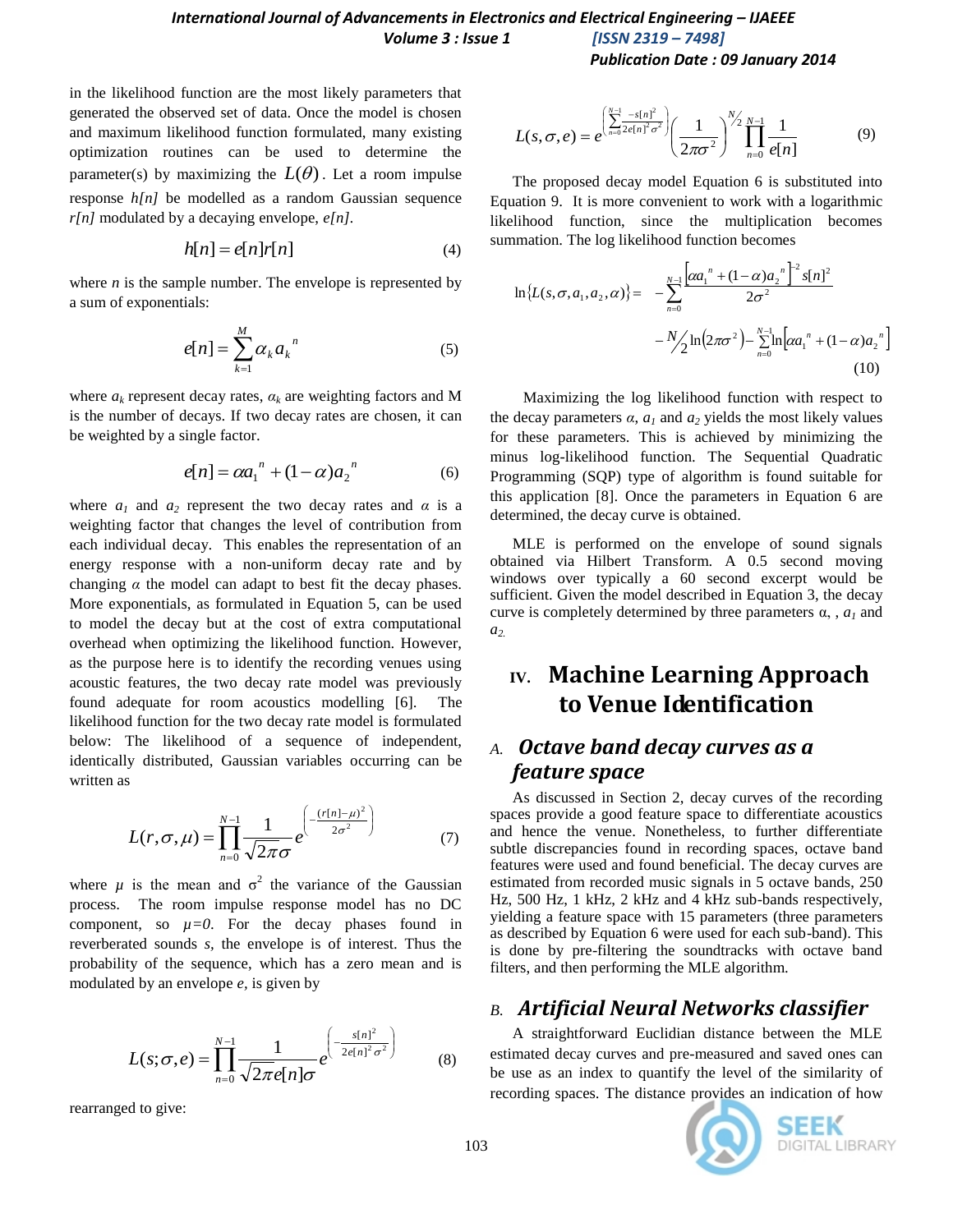likely the recording was taken in a particular space. A threshold can be determined for decision making. However, there are minor discrepancies in predicted decay curves due to different source (music) signals. In this study machine learning is used to statistically learn from examples and help better make the decision.

Twelve impulse responses acquired in different recording venues (in this study 12 different concert halls) are convolved with a variety excerpts from 20 anechoic music excerpts to generate a training/validation data set. The objective is to train the system to recognize sound tracks recorded in a particular hall from others. Six typical feed-forward artificial neural networks (ANNs) as depicted in Figure 3 are used, each is trained to detects one particular concert hall. The ANNs has two middle layers with sigmod functions and a bi-level output layer. The numbers of neurons are 15, 12, 6 and 1 on input layer, inner layers and output layer respectively. Typical training and validation regimes were followed. Results give 100% correct recognition of the 6 intended concert halls.



Figure 3. One of the 6 ANNs

Although the number of impulse responses used to train and validate the ANNs is not particularly large, it is worth mentioning that the method is still deemed to work very well. The 12 impulse responses used are all concert hall ones, with reverberation times circa 2 seconds. The results indicate that the use of octave band decay curve can differentiate subtle discrepancies of these concert halls, hence providing a good feature space for venue identification and authentication.

# **V. Discussion about Application Scenarios**

Two major application scenarios are considered. The first is to determine the recording venue. The second is to indicate the type of recording spaces.

#### *A. A. Identify Recording venues*

As validated in section IV, a set of ANNs can be trained, with each recognize a particular venue but rejects others. This means that a fully working version of the algorithm will need to be excursively trained on all recording venues to be recognized. It works fine for venue authentication of a limited number of venues where previously recorded samples are available. One possible way to mitigate the need to collect a lot of information about recording venues and train a large number of ANNs, is to use the Euclidean distance of the proposed feature spaces as an index to determine how likely the recording is make in a particular hall.

## *B. Identify the type of recording space*

The second application scenario is to determine what type of venue the recording was made in. This can be a relatively easier task. From the MLE estimation method, decay curves can be reconstructed according to Equation 6. The reverberation time (RT) can subsequently be calculated following the ISO 3382 standard, i.e. a line fitting to the logarithmic decay curve in the region from -5 to -35dB and then extrapolate line to determine the time that it takes for the energy to decay by 60 dB [9]. Based upon a knowledgebase of typical reverberation times for various possible recording spaces, the types of recording venue can be determined, e.g. small room if RT<0.6 s, large recording studio if RT is circa 1 s, or concert hall, if RT>1.5s.

#### *C. Compressed sound tracks*

It is known that audio classification algorithms often show performance degradation when compressed signals are presented to them. MPEG-2 Audio Layer III compressed signals down to 96 kbps have been used to test the training system, the 100% classification accuracy was maintained. This is not surprising, as the feature space is taken from the envelopes of the signals, a very low frequency statistical feature that is not affected by common audio compression.

# **VI. Concluding Remarks**

Commonplace automatic metadata generation tools and systems do not typically extract information about acoustic conditions of recording venues. Nor would they generate recording venue related metadata from soundtracks. Room acoustics decay curves seem to offer a good feature space to differentiate different recording venues. A dual-decay model based maximum likelihood estimation can be used to adequately estimate room acoustics decay curves from recorded soundtracks. Combining the blind decay curve estimation and a machine learning algorithm trained on a database of acoustic features of various spaces, recording venues can be determined.

The results presented here are based on a pilot study with a small number of cases, more testing on a larger database and fine tuning of the algorithms are needed.

#### *References*

[1] H. Kim, N. Moreau and T. Sikora, MPEG-7 Audio and Beyond: Audio Content Indexing and Retrieval, Wiley, 2005.